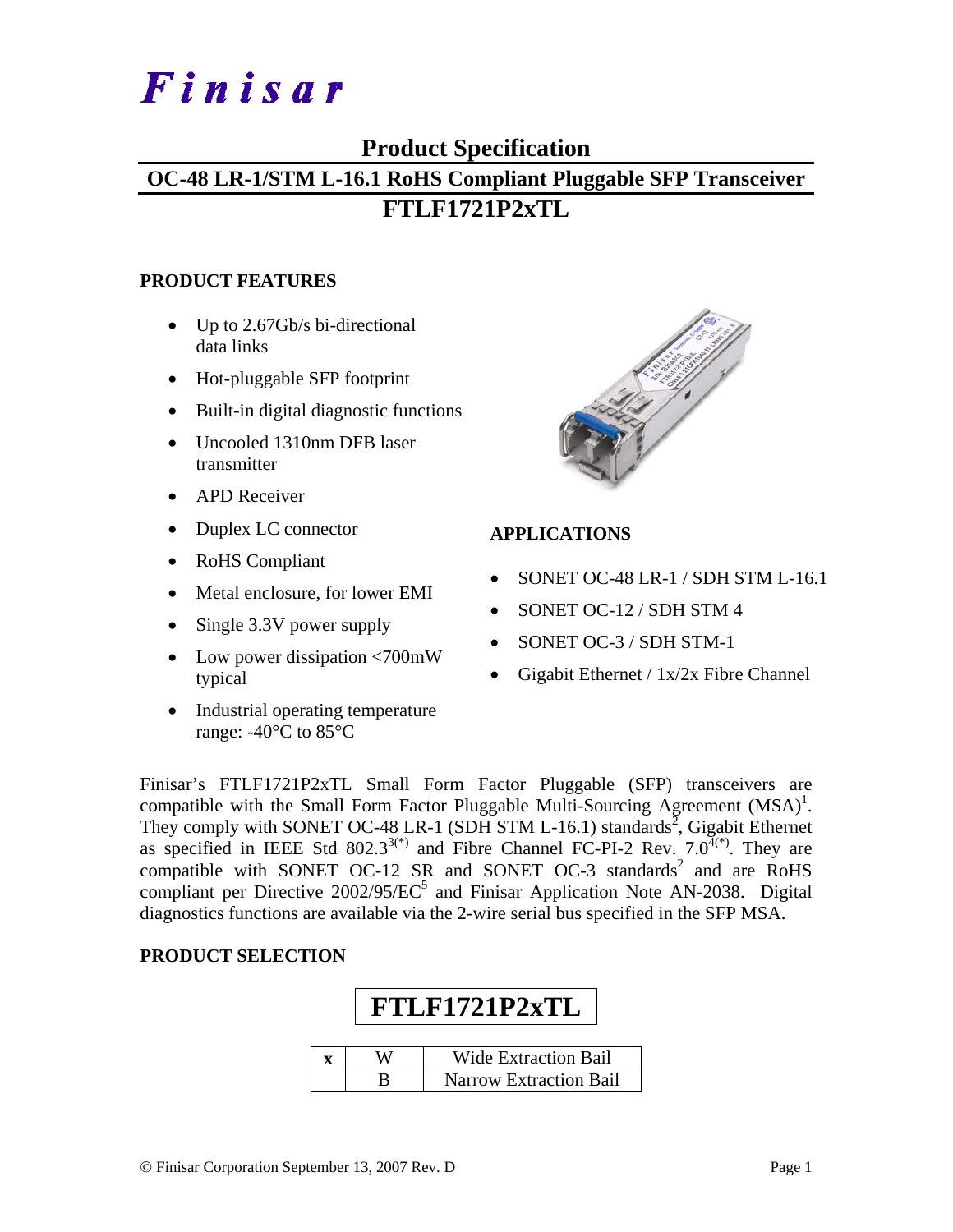#### **I. Pin Descriptions**

| Pin            | <b>Symbol</b>               | <b>Name/Description</b>                                        |   |  |  |
|----------------|-----------------------------|----------------------------------------------------------------|---|--|--|
|                | $\rm V_{EET}$               | Transmitter Ground (Common with Receiver Ground)               |   |  |  |
| $\overline{2}$ | $\mathrm{T_{FAULT}}$        | Transmitter Fault. Not supported.                              |   |  |  |
| 3              | $T_{\rm DIS}$               | Transmitter Disable. Laser output disabled on high or open.    | 2 |  |  |
| 4              | $MOD_$ DEF(2)               | Module Definition 2. Data line for Serial ID.                  | 3 |  |  |
| 5              | $MOD_$ <del>DEF</del> $(1)$ | Module Definition 1. Clock line for Serial ID.                 | 3 |  |  |
| 6              | $MOD_$ DEF $(0)$            | Module Definition 0. Grounded within the module.               | 3 |  |  |
| 7              | Rate Select                 | No connection required                                         | 4 |  |  |
| 8              | <b>LOS</b>                  | Loss of Signal indication. Logic 0 indicates normal operation. | 5 |  |  |
| 9              | $\rm V_{EER}$               | Receiver Ground (Common with Transmitter Ground)               |   |  |  |
| 10             | $\rm V_{EER}$               | Receiver Ground (Common with Transmitter Ground)               |   |  |  |
| 11             | $\rm V_{EER}$               | Receiver Ground (Common with Transmitter Ground)               |   |  |  |
| 12             | RD-                         | Receiver Inverted DATA out. AC Coupled                         |   |  |  |
| 13             | $RD+$                       | Receiver Non-inverted DATA out. AC Coupled                     |   |  |  |
| 14             | $\rm V_{EER}$               | Receiver Ground (Common with Transmitter Ground)               |   |  |  |
| 15             | $\rm V_{CCR}$               | <b>Receiver Power Supply</b>                                   |   |  |  |
| 16             | $V_{\text{CCT}}$            | <b>Transmitter Power Supply</b>                                |   |  |  |
| 17             | $\rm V_{EET}$               | Transmitter Ground (Common with Receiver Ground)               |   |  |  |
| 18             | $TD+$                       | Transmitter Non-Inverted DATA in. AC Coupled.                  |   |  |  |
| 19             | TD-                         | Transmitter Inverted DATA in. AC Coupled.                      |   |  |  |
| 20             | $\rm V_{EET}$               | Transmitter Ground (Common with Receiver Ground)               |   |  |  |

Notes:

1. Circuit ground is internally isolated from chassis ground.

2. Laser output disabled on  $T_{DIS} > 2.0V$  or open, enabled on  $T_{DIS} < 0.8V$ .

3. Should be pulled up with 4.7k – 10kohms on host board to a voltage between 2.0V and 3.6V. MOD\_DEF(0) pulls line low to indicate module is plugged in.

- 4. Finisar FTLFxx21xxxxx transceivers operate between OC-3 and OC-48, 1x and 2x Fibre Channel, and Gigabit Ethernet data rates and respective protocols without active control. Finisar FTLFxx19xxxxx transceivers operate at 1x and 2x Fibre Channel, and Gigabit Ethernet data rates and respective protocols without active control.
- 5. LOS is open collector output. Should be pulled up with 4.7k 10kohms on host board to a voltage between 2.0V and 3.6V. Logic 0 indicates normal operation; logic 1 indicates loss of signal.



**Diagram of Connector Block Pinout on the Host Board**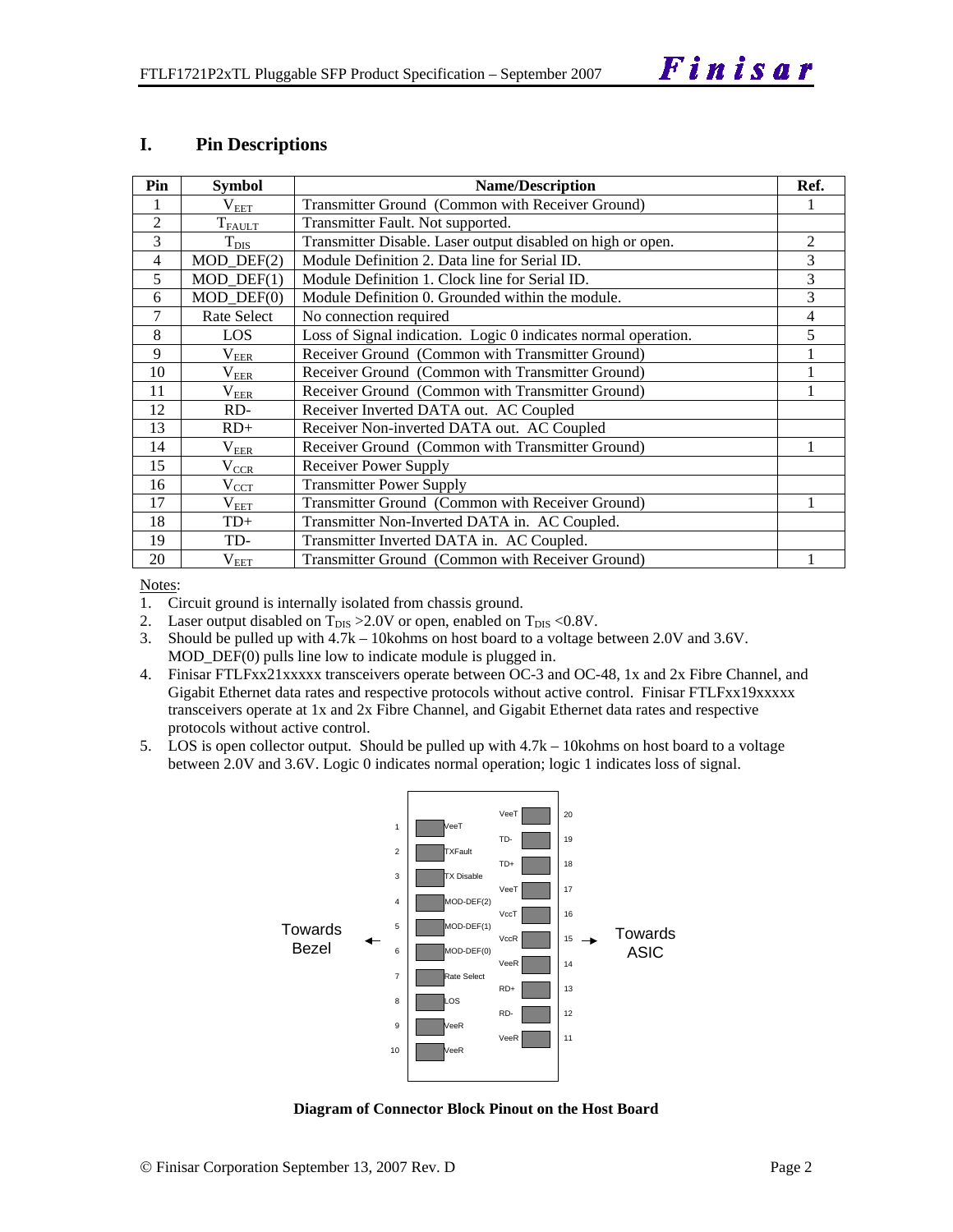#### **II. Absolute Maximum Ratings**

| <b>Parameter</b>                  | Svmbol | Min    | Typ | Max | Unit   | Ref. |
|-----------------------------------|--------|--------|-----|-----|--------|------|
| Maximum Supply Voltage            | Vcc    | $-0.5$ |     |     |        |      |
| <b>Storage Temperature</b>        |        | $-40$  |     |     | $\sim$ |      |
| <b>Case Operating Temperature</b> | l OP   | $-40$  |     |     | $\sim$ |      |
| Relative Humidity                 | RH     |        |     |     | $\%$   |      |

#### **III.** Electrical Characteristics ( $T_{OP} = -40$  to 85 °C,  $V_{CC} = 3.10$  to 3.50 Volts)

| <b>Parameter</b>                       | Symbol           | Min         | <b>Typ</b> | <b>Max</b>          | Unit         | Ref.           |
|----------------------------------------|------------------|-------------|------------|---------------------|--------------|----------------|
| <b>Supply Voltage</b>                  | Vcc              | 3.10        |            | 3.50                | V            |                |
| <b>Supply Current</b>                  | Icc              |             | 230        | 300                 | mA           |                |
| <b>Transmitter</b>                     |                  |             |            |                     |              |                |
| Input differential impedance           | $R_{in}$         |             | 100        |                     | Ω            | 2              |
| Single ended data input swing          | Vin,pp           | 250         |            | 1200                | mV           |                |
| <b>Transmit Disable Voltage</b>        | $V_D$            | $Vec - 1.3$ |            | <b>Vcc</b>          | V            |                |
| Transmit Enable Voltage                | $V_{EN}$         | Vee         |            | $Vee+0.8$           | V            | 3              |
| <b>Transmit Disable Assert Time</b>    |                  |             |            | 10                  | <b>us</b>    |                |
| <b>Receiver</b>                        |                  |             |            |                     |              |                |
| Single ended data output swing         | Vout, pp         | 300         | 400        | 800                 | mV           | $\overline{4}$ |
| Data output rise time                  | $\mathrm{t_{r}}$ |             | 100        | 175                 | ps           | 5              |
| Data output fall time                  | $t_f$            |             | 100        | 175                 | ps           | 5              |
| <b>LOS</b> Fault                       | $V_{LOS$ fault   | $Vec - 0.5$ |            | Vec <sub>HOST</sub> | V            | 6              |
| <b>LOS Normal</b>                      | $V_{LQS norm}$   | Vee         |            | $Vee+0.5$           | $\mathbf{V}$ | 6              |
| Power Supply Rejection                 | <b>PSR</b>       | 100         |            |                     | mVpp         | 7              |
| <b>Total Generated Reciever Jitter</b> | $J_{RX}p-p$      |             |            | 0.07                | UI           |                |
| (peak to peak)                         |                  |             |            |                     |              |                |
| <b>Total Generated Reciever Jitter</b> | $J_{RX}$ rms     |             |            | 0.007               | UI           |                |
| (rms)                                  |                  |             |            |                     |              |                |

#### Notes:

- 1. Non condensing.
- 2. AC coupled
- 3. Or open circuit.
- 4. Into 100 ohms differential termination.
- 5.  $20 80 %$
- 6. Loss Of Signal is LVTTL. Logic 0 indicates normal operation; logic 1 indicates no signal detected.
- 7. All transceiver specifications are compliant with a power supply sinusoidal modulation of 20 Hz to 1.5 MHz up to specified value applied through the power supply filtering network shown on page 23 of the Small Form-factor Pluggable (SFP) Transceiver MultiSource Agreement (MSA), September 14, 2000.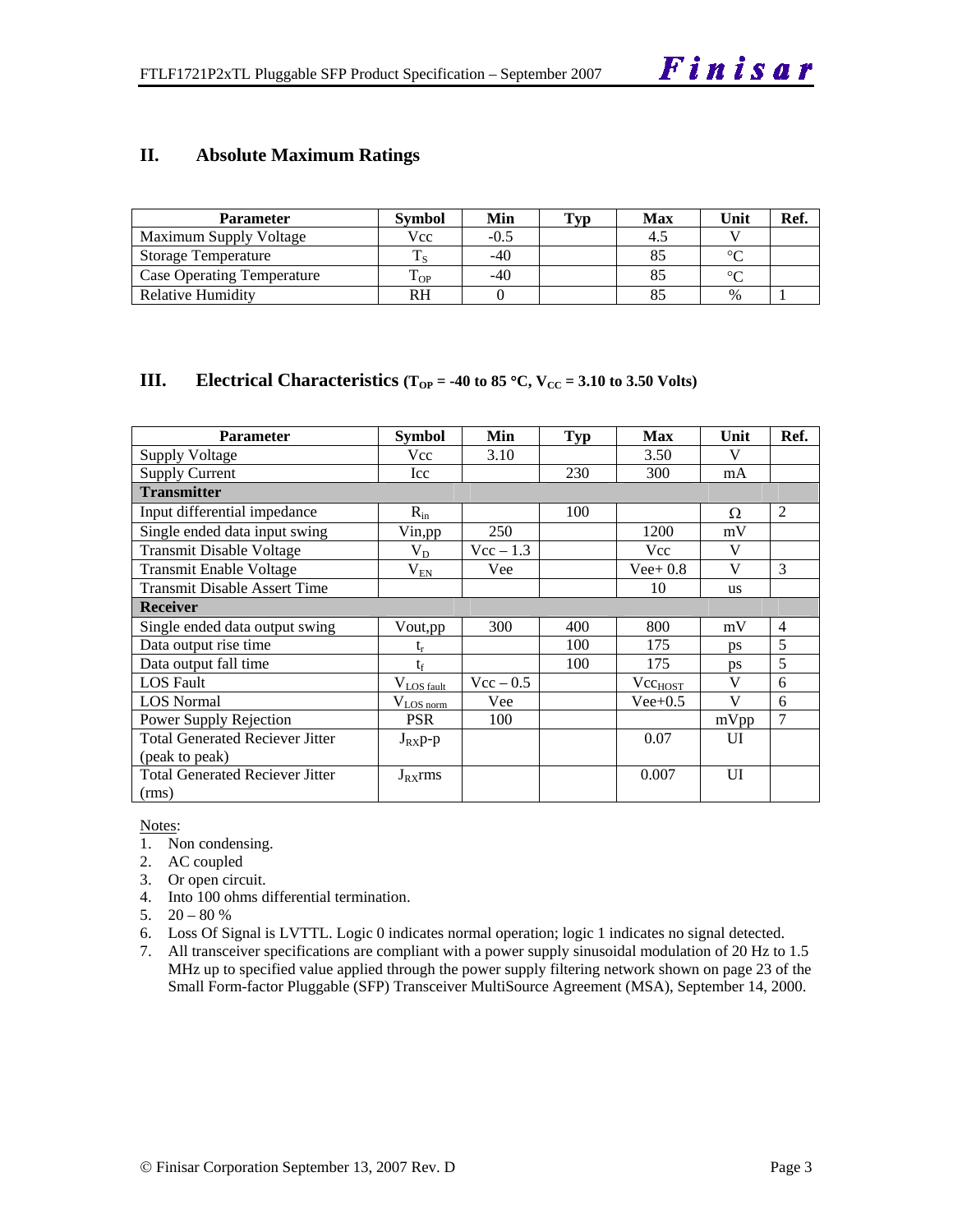| Parameter                                 | <b>Symbol</b>               | Min   | <b>Typ</b> | Max   | Unit | Ref.           |
|-------------------------------------------|-----------------------------|-------|------------|-------|------|----------------|
| <b>Transmitter</b>                        |                             |       |            |       |      |                |
| Output Opt. Pwr: 9/125 SMF                | $P_{OUT}$                   | $-2$  |            | $+3$  | dBm  | $\overline{1}$ |
| <b>Optical Wavelength</b>                 | λ                           | 1280  |            | 1335  | nm   | $\overline{2}$ |
| Spectral Width (-20dB)                    | $\sigma$                    |       |            | 1     | nm   |                |
| <b>Optical Extinction Ratio</b>           | ER                          | 9     |            |       | dB   |                |
| Sidemode Supression ratio                 | $SSR_{min}$                 | 30    |            |       | dB   |                |
| <b>Optical Rise/Fall Time</b>             | $t_r / t_f$                 |       |            | 160   | ps   | 3              |
| <b>Total Generated Transmitter Jitter</b> | $J_{TX}p-p$                 |       |            | 0.07  | UI   |                |
| (peak to peak)                            |                             |       |            |       |      |                |
| <b>Total Generated Transmitter Jitter</b> | $J_{TX}$ rms                |       |            | 0.007 | UI   |                |
| (rms)                                     |                             |       |            |       |      |                |
| <b>Receiver</b>                           |                             |       |            |       |      |                |
| Average Rx Sensitivity @ 2.67Gb/s         | $R_{SENS1}$                 | -9    |            | $-27$ | dBm  | 3              |
| Average Rx Sensitivity @ OC-48            | $R_{SENS1}$                 | $-9$  |            | $-27$ | dBm  | 3              |
| Average Rx Sensitivity @ 2X Fibre         | $R_{\rm SENS2}$             | $-9$  |            | $-28$ | dBm  | 4              |
| Channel                                   |                             |       |            |       |      |                |
| Average Rx Sensitivity @ Gigabit          | $R_{SENS3}$                 | $-9$  |            | $-30$ | dBm  | $\overline{4}$ |
| Ethernet                                  |                             |       |            |       |      |                |
| Average Rx Sensitivity @ OC-12            | $R_{SENS4}$                 | $-9$  |            | $-29$ | dBm  | 5              |
| Average Rx Sensitivity @ OC-3             | $R_{\underline{\rm SENS5}}$ | $-15$ |            | $-30$ | dBm  | 5              |
| <b>Optical Center Wavelength</b>          | $\lambda_{\rm C}$           | 1270  |            | 1600  | nm   |                |
| <b>LOS De-Assert</b>                      | LOS <sub>D</sub>            |       |            | $-30$ | dBm  |                |
| <b>LOS</b> Assert                         | $LOS_A$                     | $-41$ |            |       | dBm  |                |
| <b>LOS Hysteresis</b>                     |                             | 0.5   |            |       | dB   |                |

#### **IV.** Optical Characteristics ( $T_{OP} = -40$  to 85 $\degree$ C,  $V_{CC} = 3.10$  to 3.50 Volts)

Notes:

- 1. Class 1 Laser Safety per FDA/CDRH and EN (IEC) 60825 regulations.
- 2. Unfiltered, 20-80%
- 3. With worst-case extinction ratio. Measured with a PRBS  $2^{31}$ -1 test pattern interspersed with 72 consecutive ones and 72 consecutive zeros.
- 4. With worst-case extinction ratio. Measured with a PRBS  $2^7$ -1 test pattern.
- 5. With worst-case extinction ratio. Measured with a PRBS  $2^{23}$ -1 test pattern.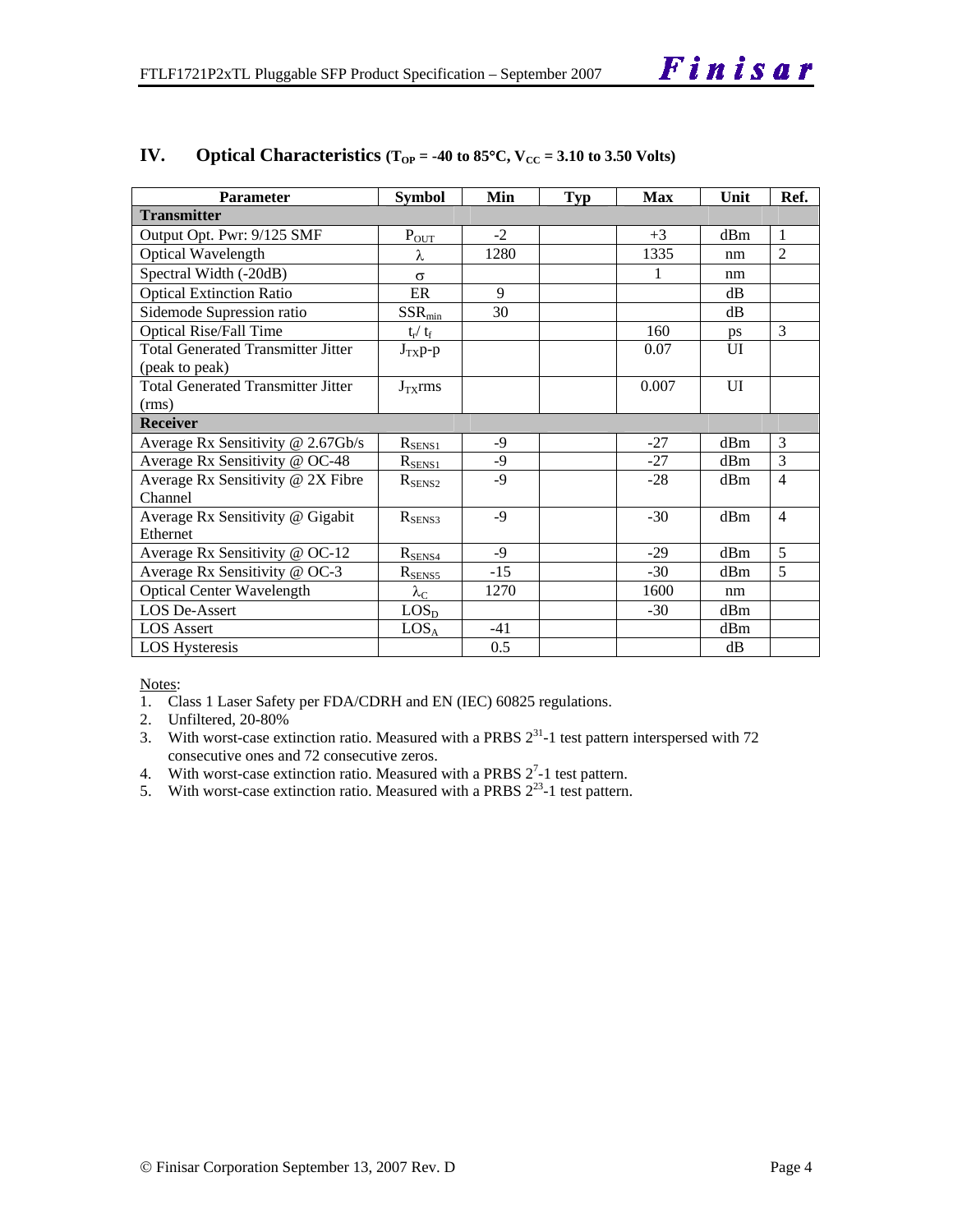#### **V. General Specifications**

| <b>Parameter</b>                                                      | <b>Symbol</b> | Min | <b>Typ</b> | <b>Max</b> | <b>Units</b> | Ref. |
|-----------------------------------------------------------------------|---------------|-----|------------|------------|--------------|------|
| Data Rate                                                             | <b>BR</b>     | 155 |            | 2667       | Mb/sec       |      |
| <b>Bit Error Rate</b>                                                 | <b>BER</b>    |     |            | $10^{-12}$ |              | 2    |
| Max. Supported Link Length on<br>9/125µm SMF @ OC-48                  | $L_{MAX1}$    |     | 45         |            | km           | 3    |
| Max. Supported Link Length on<br>$9/125 \mu m$ SMF @ 2X Fibre Channel | $L_{MAX2}$    |     | 47         |            | km           | 3    |
| Max. Supported Link Length on<br>$9/125 \mu m$ SMF @ Gigabit Ethernet | $L_{MAX3}$    |     | 50         |            | km           | 3    |
| Max. Supported Link Length on<br>$9/125 \mu m$ SMF @ OC-12            | $L_{MAX4}$    |     | 50         |            | km           | 3    |
| Max. Supported Link Length on<br>$9/125 \mu m$ SMF @ OC-3             | $L_{MAX5}$    |     | 50         |            | km           | 3    |

Notes:

- 1. SONET OC-48 LR-1/SDH STM L-16.1, Gigabit Ethernet and 1x/2x Fibre Channel compliant. Compatible with SONET OC-12 and OC-3. Supports FEC at 2.67Gb/s.
- 2. Tested with a PRBS  $2^{31}$ -1 test pattern interspersed with 72 consecutive ones and 72 consecutive zeros.
- 3. Attenuation of 0.55 dB/km is used for the link length calculations (per GR-253 CORE). Distances are indicative only. Please refer to the Optical Specifications in Table IV to calculate a more accurate link budget based on specific conditions in your application.

#### **VI. Environmental Specifications**

Finisar SFP transceivers have an industrial operating temperature range from -40°C to +85°C case temperature.

| <b>Parameter</b>           | Svmbol              | Min   | $\mathbf{T}_{\mathbf{V}\mathbf{p}}$ | Max | <b>Units</b> | Ref. |
|----------------------------|---------------------|-------|-------------------------------------|-----|--------------|------|
| Case Operating Temperature | $\mathbf{L}_{OD}$   | -40   |                                     |     | $\circ$      |      |
| Storage Temperature        | m<br>$\frac{1}{10}$ | $-40$ |                                     |     | $\sim$       |      |

#### **VII. Regulatory Compliance**

Finisar transceivers are Class 1 Laser Products and comply with US FDA regulations. These products are certified by TÜV and CSA to meet the Class 1 eye safety requirements of EN (IEC) 60825 and the electrical safety requirements of EN (IEC) 60950. Copies of certificates are available at Finisar Corporation upon request.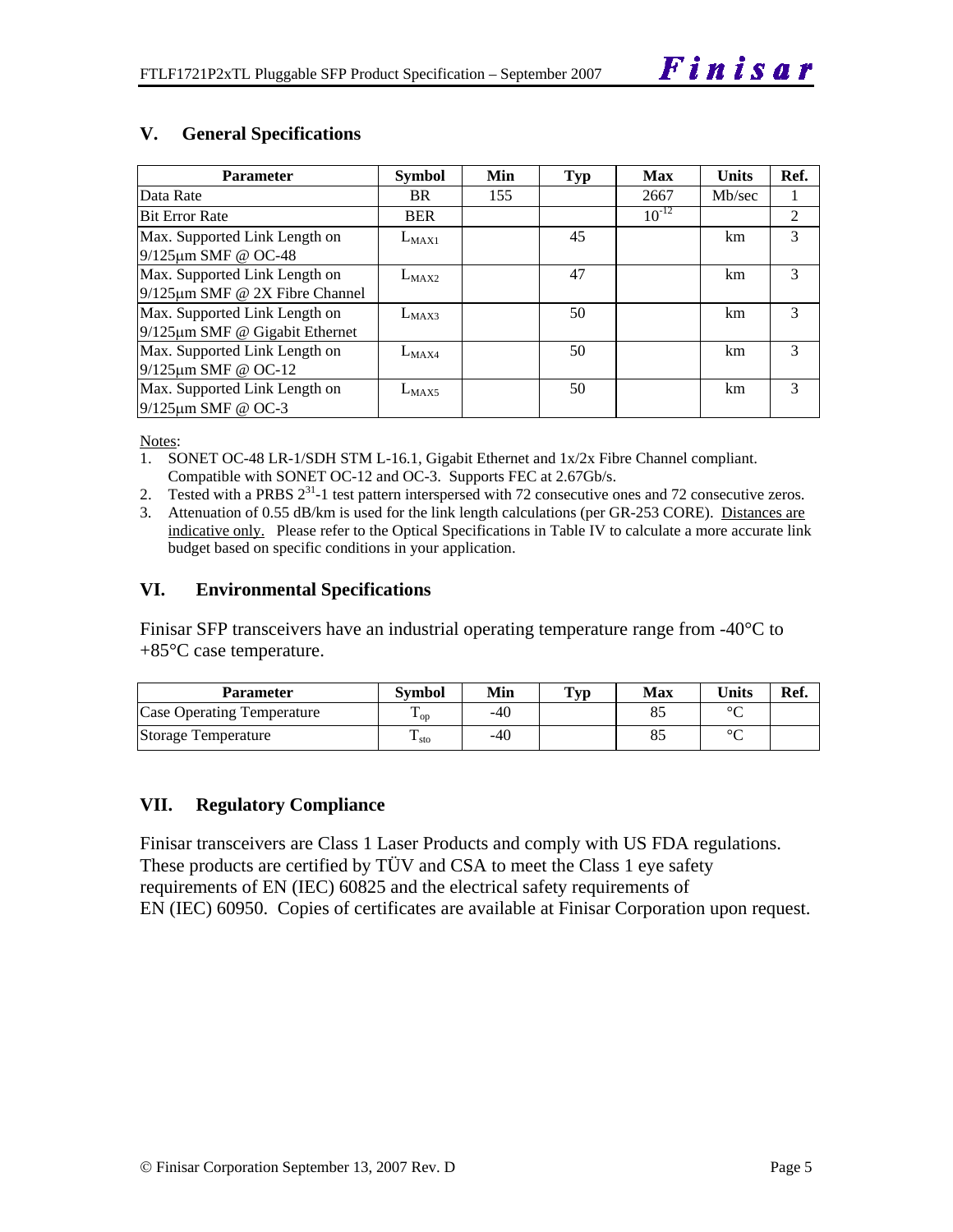#### **VIII. Digital Diagnostic Functions**

Finisar FTLF1721P2xTL SFP transceivers support the 2-wire serial communication protocol as defined in the SFP MSA<sup>1</sup>. It is very closely related to the  $E^2$ PROM defined in the GBIC standard, with the same electrical specifications.

The standard SFP serial ID provides access to identification information that describes the transceiver's capabilities, standard interfaces, manufacturer, and other information.

Additionally, Finisar SFP transceivers provide a unique enhanced digital diagnostic monitoring interface, which allows real-time access to device operating parameters such as transceiver temperature, laser bias current, transmitted optical power, received optical power and transceiver supply voltage. It also defines a sophisticated system of alarm and warning flags, which alerts end-users when particular operating parameters are outside of a factory set normal range.

The SFP MSA defines a 256-byte memory map in  $E^2$ PROM that is accessible over a 2-wire serial interface at the 8 bit address 1010000X (A0h). The digital diagnostic monitoring interface makes use of the 8 bit address 1010001X (A2h), so the originally defined serial ID memory map remains unchanged. The interface is identical to, and is thus fully backward compatible with both the GBIC Specification and the SFP Multi Source Agreement. The complete interface is described in Finisar Application Note AN-2030: "Digital Diagnostics Monitoring Interface for SFP Optical Transceivers".

The operating and diagnostics information is monitored and reported by a Digital Diagnostics Transceiver Controller (DDTC) inside the transceiver, which is accessed through a 2-wire serial interface. When the serial protocol is activated, the serial clock signal (SCL, Mod Def 1) is generated by the host. The positive edge clocks data into the  $SFP$  transceiver into those segments of the  $E^2$ PROM that are not write-protected. The negative edge clocks data from the SFP transceiver. The serial data signal (SDA, Mod Def 2) is bi-directional for serial data transfer. The host uses SDA in conjunction with SCL to mark the start and end of serial protocol activation. The memories are organized as a series of 8-bit data words that can be addressed individually or sequentially.

For more information, please see the SFP MSA documentation<sup>1</sup> or Finisar Application Note AN-2030.

Digital diagnostics for the FTLF1721P2xTL are externally calibrated by default.

Please note that evaluation board FDB-1018 is available with Finisar ModDEMO software that allows simple to use communication over the 2-wire serial interface.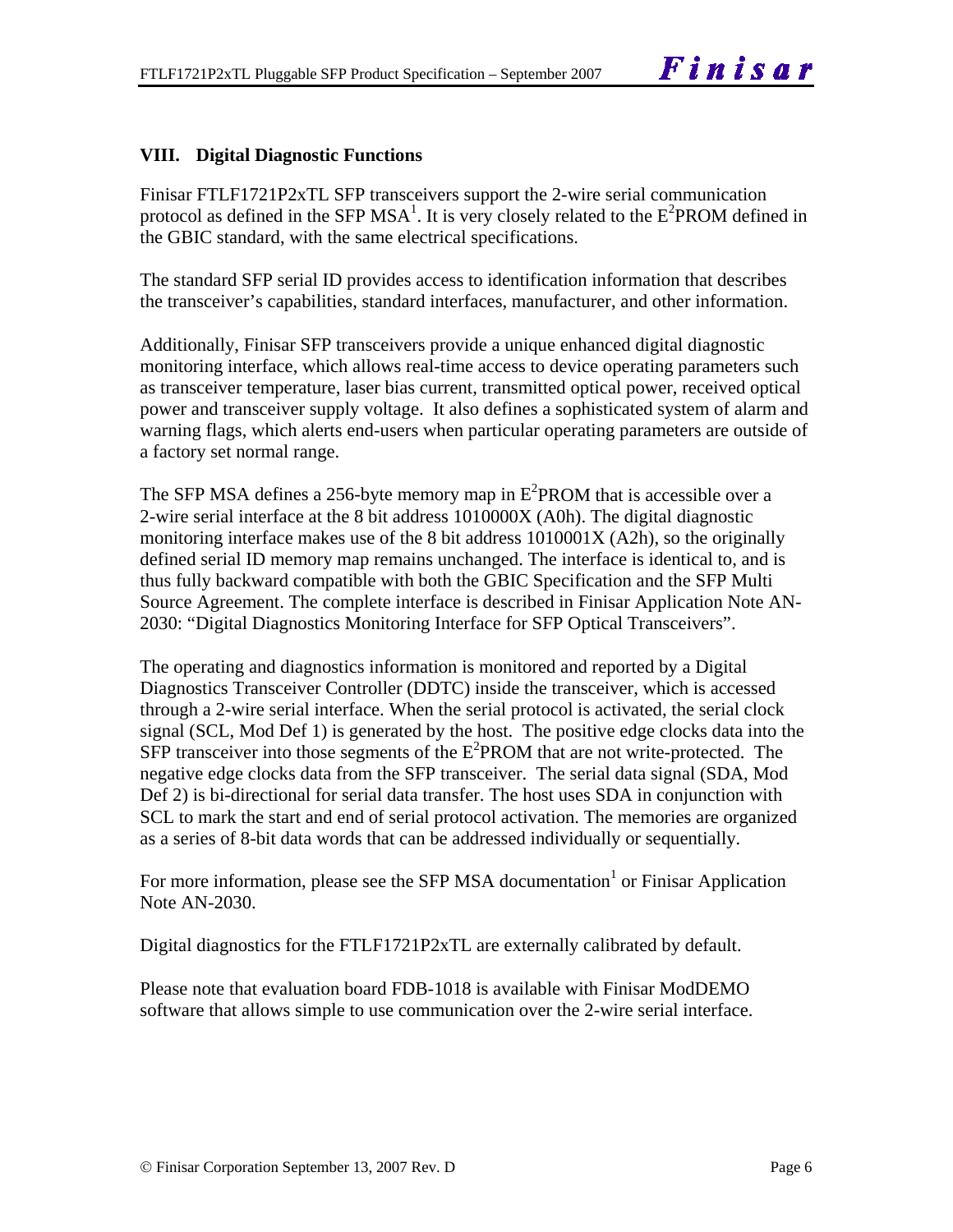#### **IX. Mechanical Specifications**

Finisar's Small Form Factor Pluggable (SFP) transceivers are compatible with the dimensions defined by the SFP Multi-Sourcing Agreement (MSA)<sup>3</sup>.



## **FTLF1721P2BTL**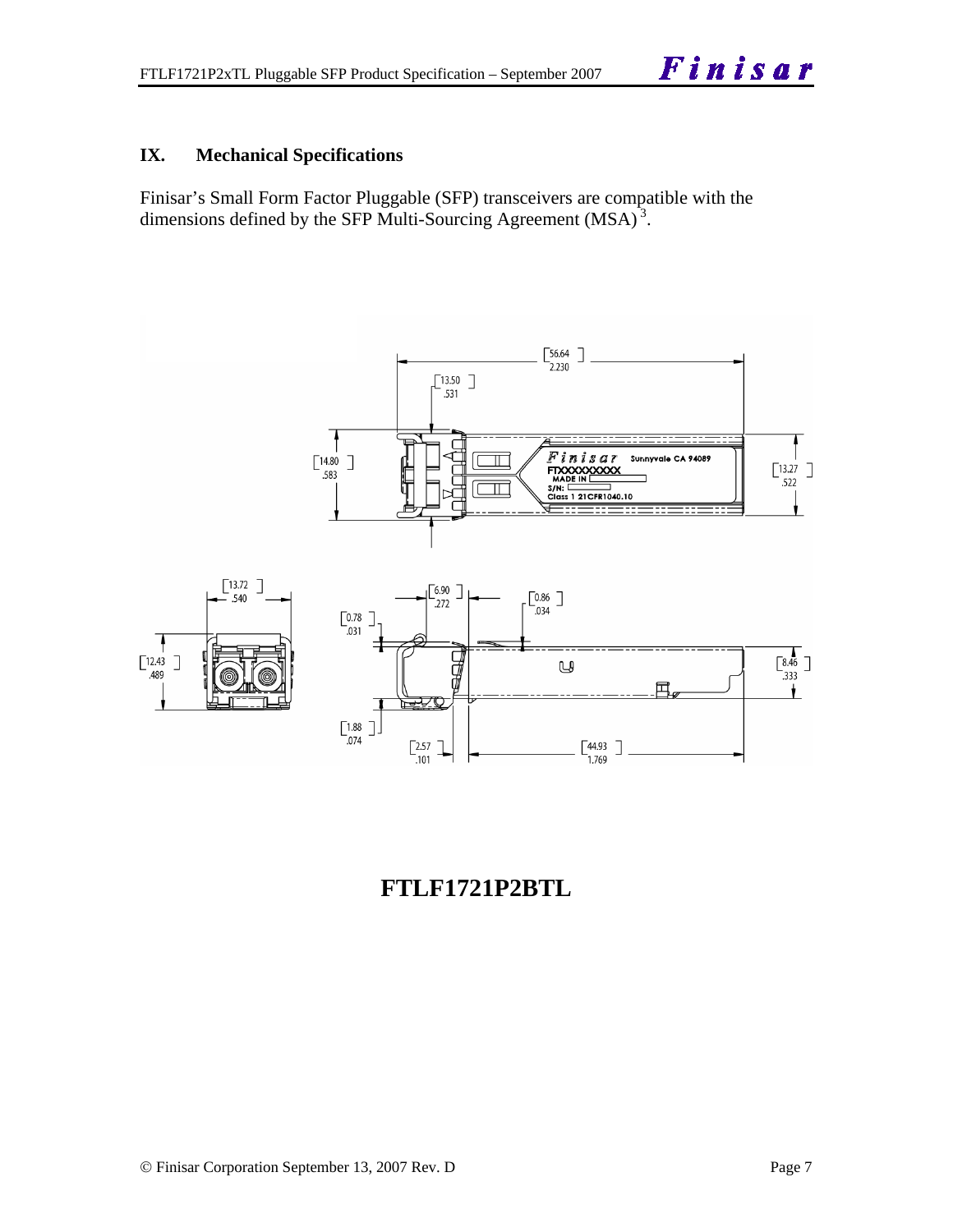SFP OUTLINE STDS<br>EXTENDED TABS W/ WIDE BAIL





## **FTLF1721P2WTL**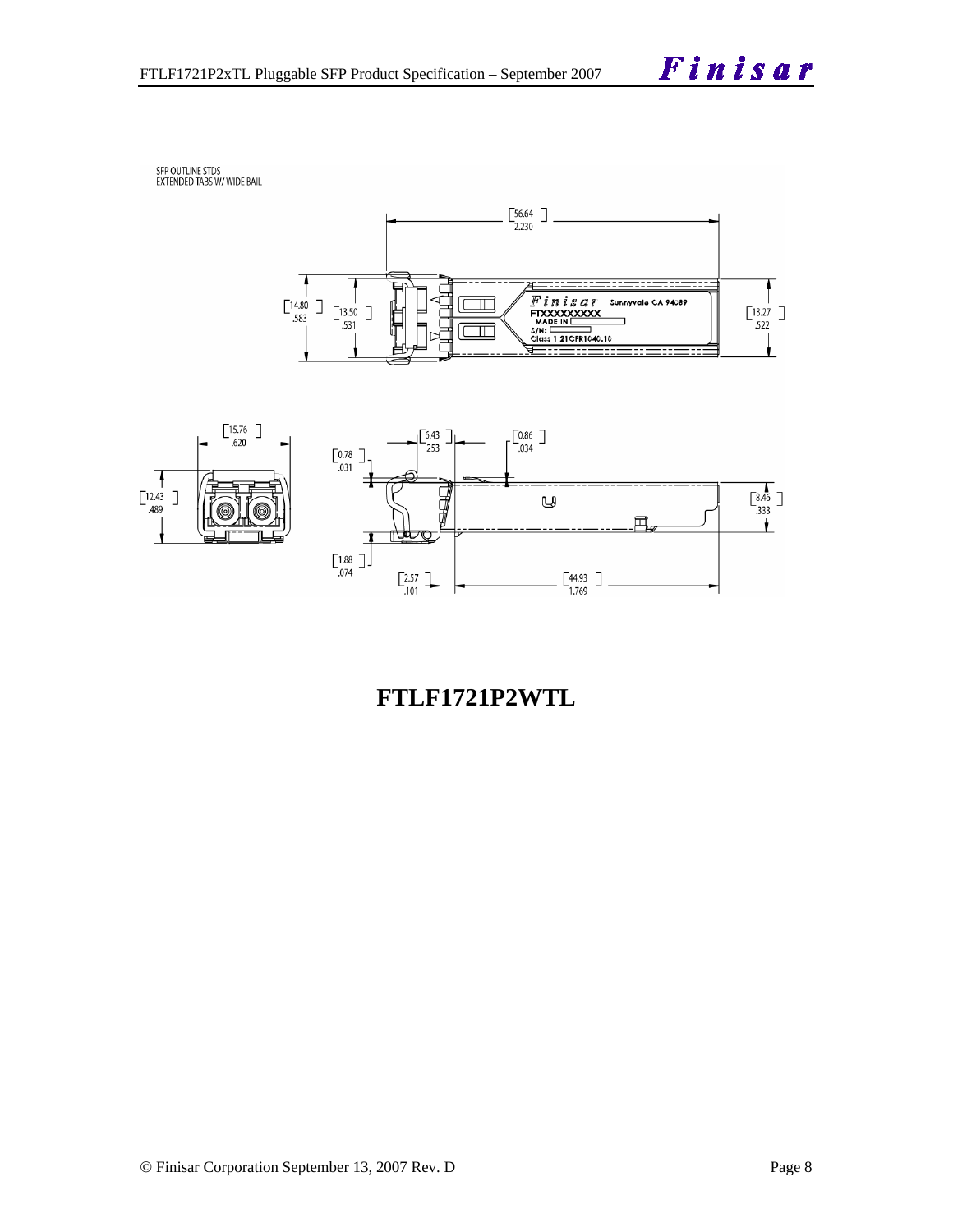### **X. PCB Layout and Bezel Recommendations**

 $\hat{\triangle}$ Through Holes are Unplated  $\sqrt{2}$ Rads and Vias are Chassis Ground, 11 Places  $\Delta$ atum and Basic Dimension Established by Customer

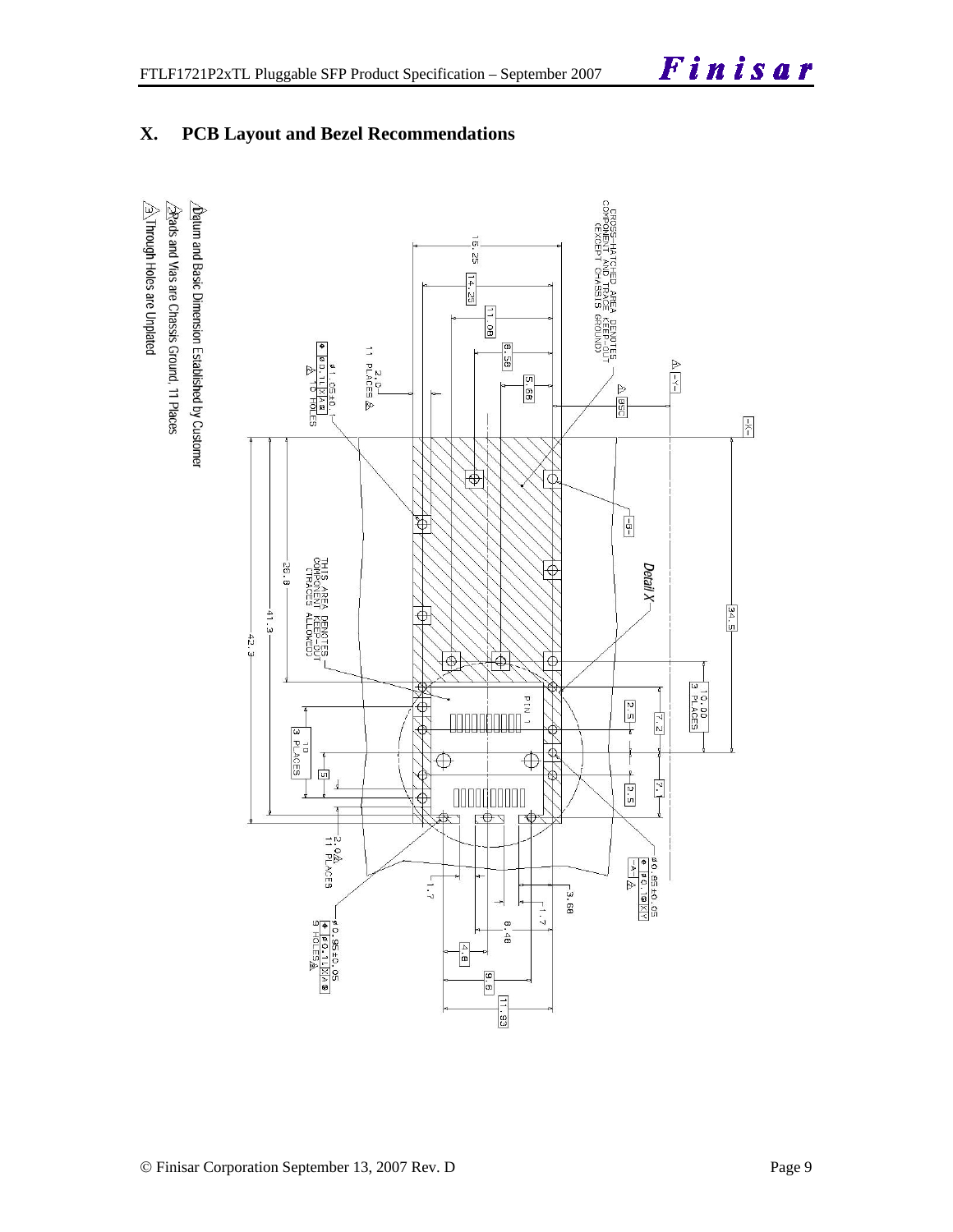



NOTES:

- $\triangle$  MINIMUM PITCH ILLUSTRATED, ENGLISH DIMENSIONS ARE FOR REFERENCE ONLY
- 2. NOT RECOMMENDED FOR PCI EXPANSION<br>CARD APPLICATIONS